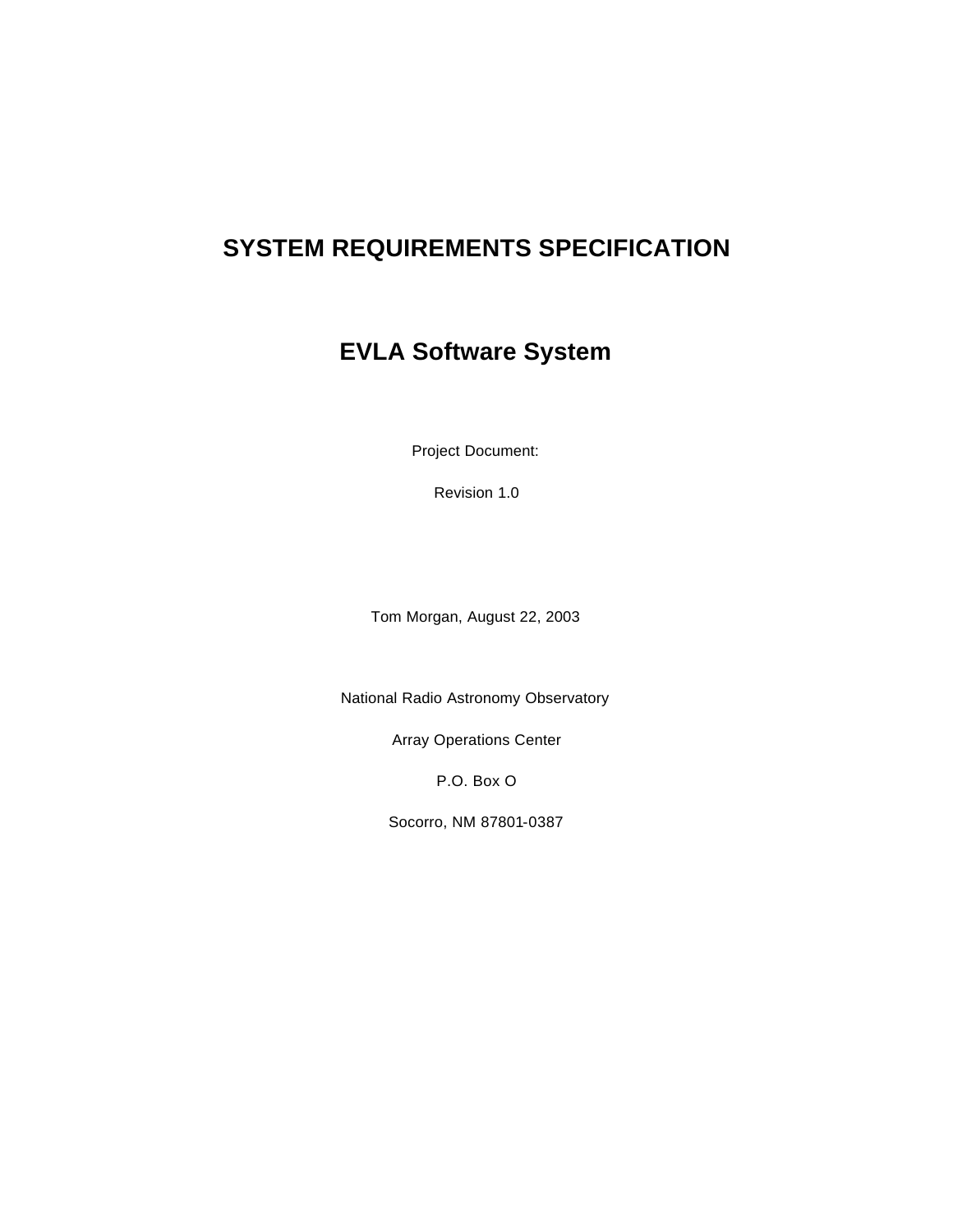# Revision History

| Date        | <b>Version</b> | <b>Description</b>                                  | <b>Author</b> |
|-------------|----------------|-----------------------------------------------------|---------------|
| 22-Aug-2003 | 1.0            | Initial draft of high level functional requirements | Tom Morgan    |
|             |                |                                                     |               |
|             |                |                                                     |               |
|             |                |                                                     |               |
|             |                |                                                     |               |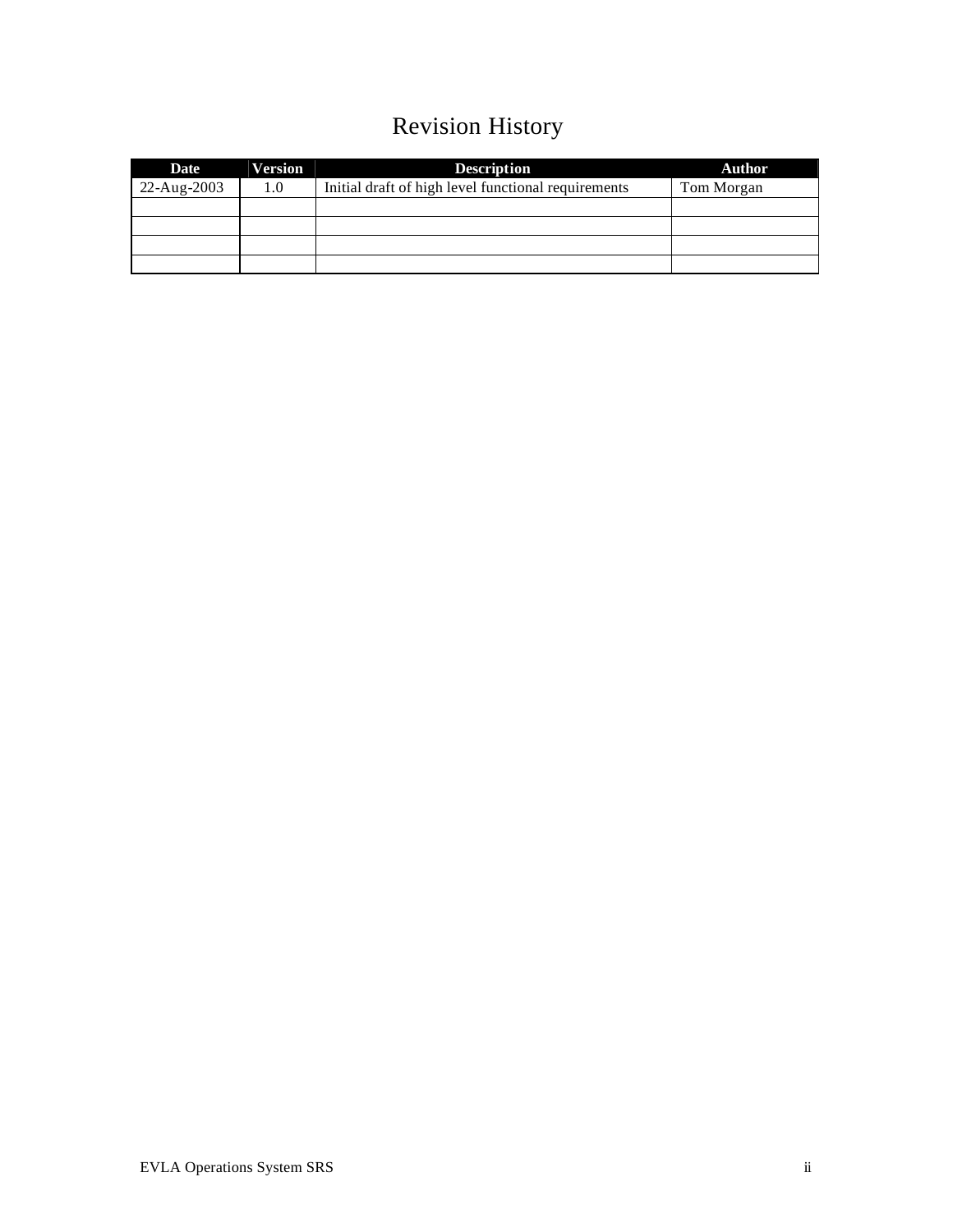# **Table of Contents**

| 1.1<br>1.2<br>1.3<br>1.4<br>1.5<br>$\overline{2}$<br>2.1<br>2.2<br>2.3<br>2.4<br>2.5<br>$\mathbf{3}$<br>3.1<br>3.2<br>3.3<br>3.4<br>3.5<br>3.6<br>3.7<br>3.8 | $\mathbf{I}$ |     |                                                                                                                                                                                                                                                                                                                                                                                                                                                                                                                                                                 |
|--------------------------------------------------------------------------------------------------------------------------------------------------------------|--------------|-----|-----------------------------------------------------------------------------------------------------------------------------------------------------------------------------------------------------------------------------------------------------------------------------------------------------------------------------------------------------------------------------------------------------------------------------------------------------------------------------------------------------------------------------------------------------------------|
|                                                                                                                                                              |              |     | ${\bf Purpose}\ _{\bf m}\quad \  \  \, {\bf number}\quad \  \  \, {\bf number}\quad \  \  \, {\bf number}\quad \  \  \, {\bf number}\quad \  \  \, {\bf number}\quad \  \  \, {\bf number}\quad \  \  \, {\bf number}\quad \  \  \, {\bf number}\quad \  \  \, {\bf number}\quad \  \  \, {\bf number}\quad \  \  \, {\bf number}\quad \  \  \, {\bf number}\quad \  \  \, {\bf number}\quad \  \  \, {\bf number}\quad \  \  \, {\bf number}\quad \  \  \, {\bf number}\quad \  \  \, {\bf number}\quad \  \  \, {\bf number}\quad \  \  \, {\bf number}\quad$ |
|                                                                                                                                                              |              |     |                                                                                                                                                                                                                                                                                                                                                                                                                                                                                                                                                                 |
|                                                                                                                                                              |              |     |                                                                                                                                                                                                                                                                                                                                                                                                                                                                                                                                                                 |
|                                                                                                                                                              |              |     |                                                                                                                                                                                                                                                                                                                                                                                                                                                                                                                                                                 |
|                                                                                                                                                              |              |     |                                                                                                                                                                                                                                                                                                                                                                                                                                                                                                                                                                 |
|                                                                                                                                                              |              |     |                                                                                                                                                                                                                                                                                                                                                                                                                                                                                                                                                                 |
|                                                                                                                                                              |              |     |                                                                                                                                                                                                                                                                                                                                                                                                                                                                                                                                                                 |
|                                                                                                                                                              |              |     |                                                                                                                                                                                                                                                                                                                                                                                                                                                                                                                                                                 |
|                                                                                                                                                              |              |     |                                                                                                                                                                                                                                                                                                                                                                                                                                                                                                                                                                 |
|                                                                                                                                                              |              |     |                                                                                                                                                                                                                                                                                                                                                                                                                                                                                                                                                                 |
|                                                                                                                                                              |              |     |                                                                                                                                                                                                                                                                                                                                                                                                                                                                                                                                                                 |
|                                                                                                                                                              |              |     |                                                                                                                                                                                                                                                                                                                                                                                                                                                                                                                                                                 |
|                                                                                                                                                              |              |     | <b>External Interface Requirements (Including Requirements imposed on External Systems).6</b>                                                                                                                                                                                                                                                                                                                                                                                                                                                                   |
|                                                                                                                                                              |              |     |                                                                                                                                                                                                                                                                                                                                                                                                                                                                                                                                                                 |
|                                                                                                                                                              |              |     |                                                                                                                                                                                                                                                                                                                                                                                                                                                                                                                                                                 |
|                                                                                                                                                              |              |     |                                                                                                                                                                                                                                                                                                                                                                                                                                                                                                                                                                 |
|                                                                                                                                                              |              |     |                                                                                                                                                                                                                                                                                                                                                                                                                                                                                                                                                                 |
|                                                                                                                                                              |              |     |                                                                                                                                                                                                                                                                                                                                                                                                                                                                                                                                                                 |
|                                                                                                                                                              |              |     |                                                                                                                                                                                                                                                                                                                                                                                                                                                                                                                                                                 |
|                                                                                                                                                              |              |     |                                                                                                                                                                                                                                                                                                                                                                                                                                                                                                                                                                 |
|                                                                                                                                                              |              | 3.9 |                                                                                                                                                                                                                                                                                                                                                                                                                                                                                                                                                                 |
| 3.10                                                                                                                                                         |              |     |                                                                                                                                                                                                                                                                                                                                                                                                                                                                                                                                                                 |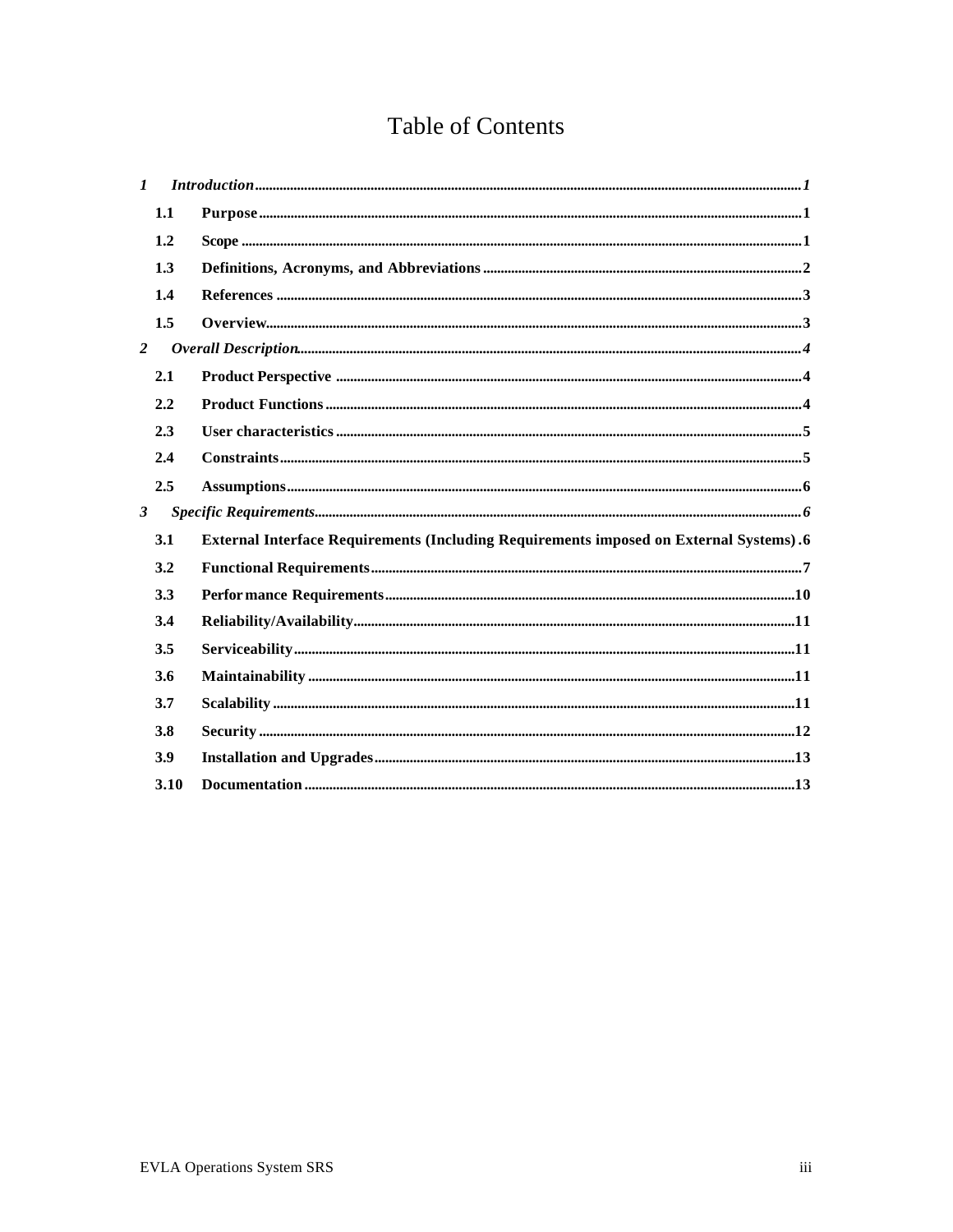# **1 Introduction**

## *1.1 Purpose*

The primary goal of this document is to provide a complete and accurate list of requirements for the EVLA Software System. Upon completion, the document will act as a binding contract between developers and users and will provide a common point of reference for system expectations.

The primary audience of this document includes, but is not limited to, project leaders, the designers and developers of the system, projects scientists and engineers, and end users. The document may also be useful as a reference for individuals involved in similar projects with similar requirements.

The requirements contained in this document are numbered based on the section/subsection in which they appear.

Note: Text found between "<" and ">" indicates questions or comments to the author and/or readers. And In most cases, the phrase "The user" can be replaced with "An authorized user".

### *1.2 Scope*

The EVLA Software System encompasses all functions needed to support the collection of validated observational data with the EVLA Phase I and Phase II instruments.

The major functions the EVLA Software System must perform are as follows:

- Obtain observational parameters and instructions from the system users.
- Configure the Instrument's hardware and perform the observations.
- Conduct user directed data processing and reduction.
- Make a permanent record of all results.
- Monitor the state of all hardware and software components and report on conditions.

This document will define those requirements that must be fulfilled by the EVLA Software System, plus requirements imposed on other external systems.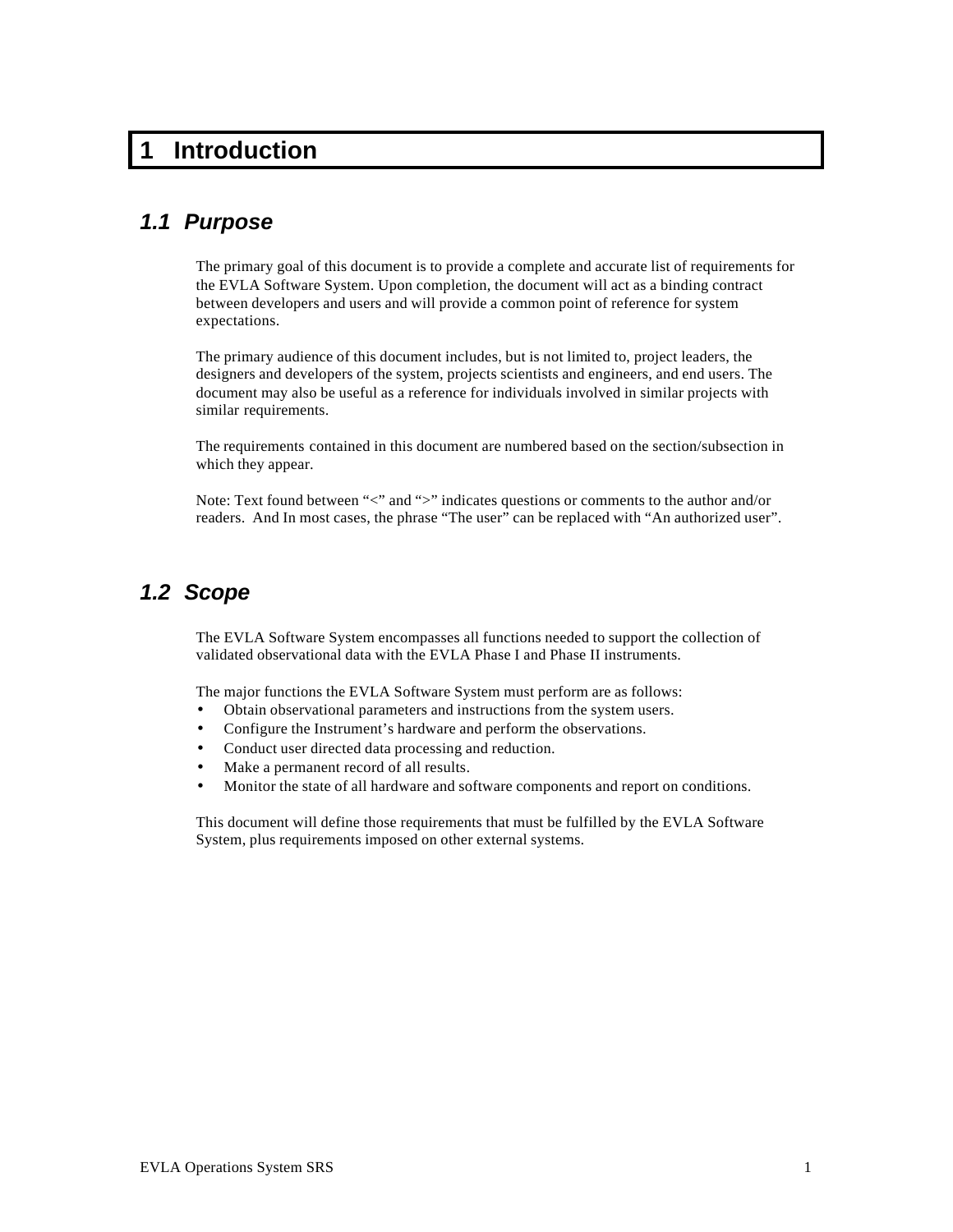## *1.3 Definitions, Acronyms, and Abbreviations*

### **1.3.1 Definitions**

**Administrator** – An individual with unrestricted access to all aspects of the system. **Archive** – A place in which records or documents are stored. **Data**:

> **Astronomical** – Visibility data (lags, spectra). Also referred to as Observational data. **Auxiliary** – Data directly associated with some or all of the Astronomical Data such as flags, state counts, and data valid counts.

**Derived** – Results produced during Data Reduction.

**Environmental** – WVR, surface weather, and other atmospheric measurements.

**Monitor and Control** – Hardware monitor point and other system operations related output.

**Project** – Information submitted or created by the user in the course of preparing a proposal.

**Data Base** – A large and continuously updated collection of data that is organized especially to be used by computer.

**Data Processing** – Functions performed during the course of data collection.

**Data Reduction** – Functions performed post data collection.

#### **Observation** –

**Parameters**:

**Hardware Settings** – Actual instrument hardware settings needed to perform a desired observational function.

**Instrument** – Values directly related to the configuration and function of the instrument such as source location, frequency bands, polarizations, etc.

**Observational** – Values pertaining to the scheduling of Project and Program components.

**System** – Values that describe the instrument (Pad numbers, Antenna ids, etc.).

**Processor** – A physical computation device (hardware).

**Process** – A data processing procedure (software).

**Program** – Within each Project, observations in different configurations are each assigned to a separate Program.

**Project** – A scientifically independent subset of the observations derived from an approved Proposal. There will be one or more per Proposal.

**Proposal** – A submission by an observer to perform a set of observations.

**Real-time** – Pertaining to the performance of computation during the actual time a related process transpires such that results of the computation can be used in guiding the related process. **Sub-array** -

#### **1.3.2 Acronyms**

**AOC** –Array Operations Center

**GUI** – Graphical User Interface

**EVLA** – The VLA Expansion Project

**NMA** – New Mexico Array

**VLA** – Very Large Array

**VLBA** – Very Long Baseline Array

**WVR** – Water Vapor Radiometer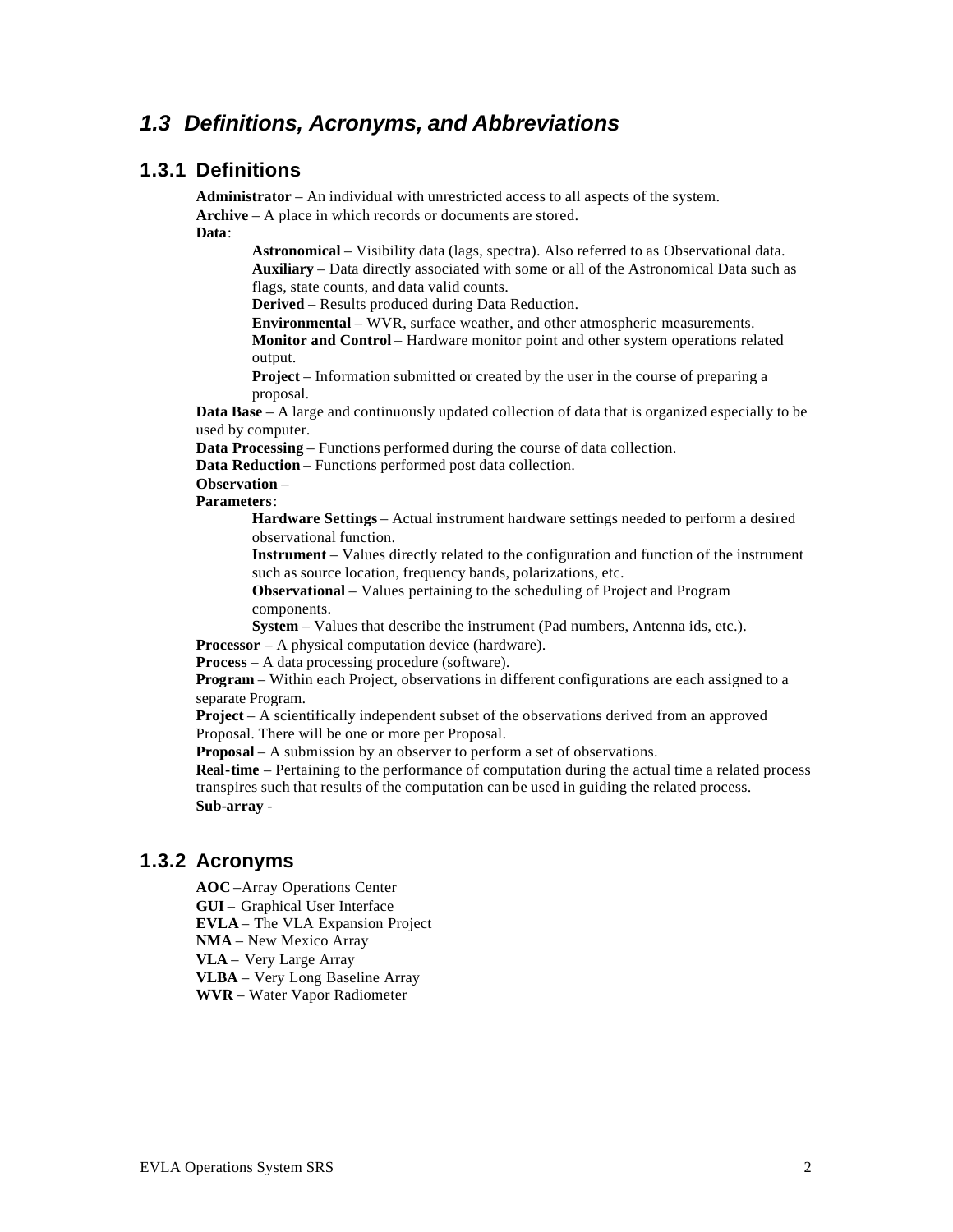## *1.4 References*

- 1) ANSI/IEEE Std 830-1998, IEEE Recommended Practice for Software Requirements Specifications
- 2) ANSI/IEEE Std 1233-1996, IEEE Guide for Developing System Requirements Specifications
- 3) EVLA Memo No. 15, Scientific Requirements for the EVLA Real-Time System, September 26, 2000
- 4) EVLA-SW-001, EVLA e2e Science Software Requirements, April. 15, 2003
- 5) EVLA-SW-002, EVLA Engineering Software Requirements, July 18, 2003
- 6) EVLA-SW-002, Draft EVLA Data Post-Processing Software Requirements, July 3 2003
- 7) EVLA-SW-003, EVLA Array Operations Software Requirements, June 6, 2003
- 8) System Requirements Specification, EVLA Correlator Backend, December 20, 2002
- 9) E2E Project Book

## *1.5 Overview*

The remainder of this document contains a more detailed description of the EVLA Software System as well as the requirements necessary to design and build the system. Section 2 provides a general description of the EVAL Software System. Section 3 details the requirements of the product and the requirements impose on external systems. Section 3 is the core of this document.

The format of the document follows that outlined in the IEEE STD 830 document, IEEE Recommended Practice for Software Requirements Specifications.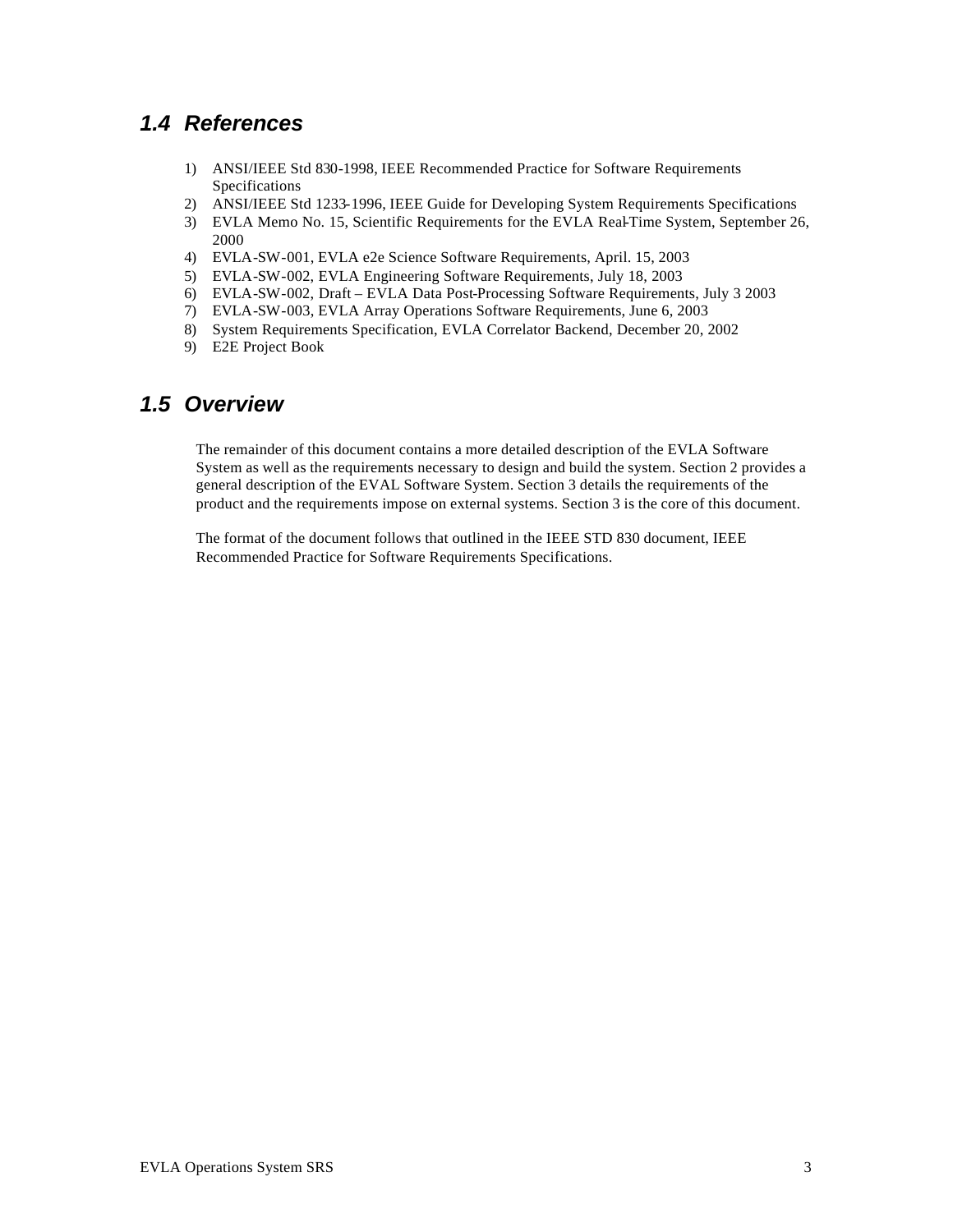## **2 Overall Description**

### *2.1 Product Perspective*

## *2.2 Product Functions*

#### **2.2.1 Submission of Observation Parameters and Instructions**

The scientific users wish to be able to submit a proposal for a set of observations in electronic form to an automated system. This system must be able to provide to and/or assist the user in the determination of the correct physical parameters and instrument configurations and scheduling information needed to satisfy the proposed scientific objects.

### **2.2.2 Configuring and Controlling the Instrument**

Given a valid set of physical parameters and instrument configurations, the system must be able to automatically setup and guide the instrument through the duration of a Project. The project may be made up of a number of separate programs with different configurations. These must be scheduled and run in the presence of Programs from other Projects. Manual instrument control must be available as well.

#### **2.2.3 Data Processing and Reduction**

The system must be able to perform a variety of numerical processing tasks to support configuration, control, signal conditioning and data quality assurance objectives. Some of these processes will produce real-time results that must be delivered to specific system components.

#### **2.2.4 Recording Results**

All data products generated by the fixed parts of the system (portable elements such as test equipment and engineering laptops are specifically excluded) will be permanently stored in a manner that allows easy, flexible and quick retrieval of desired data. This includes, but is not limited to, spectra, lags, derived observational data products, auxiliary data, applied corrections, flagging information, configuration and observational parameters, monitor values, and error reports.

#### **2.2.5 System Software and Hardware Monitoring**

All hardware system components that are capable of supplying status information will be monitored at regular intervals. This same information will be available on demand for operations, maintenance and troubleshooting. All EVAL software will be constructed with built-in monitor points that can be activated/deactivated on demand. Non-EVLA build supporting software will be debuggable and preferably have source code available. In cases where it is possible to trap failures of non-EVLA software, the EVLA software shall do so. Detected failure and out of spec conditions will be reported.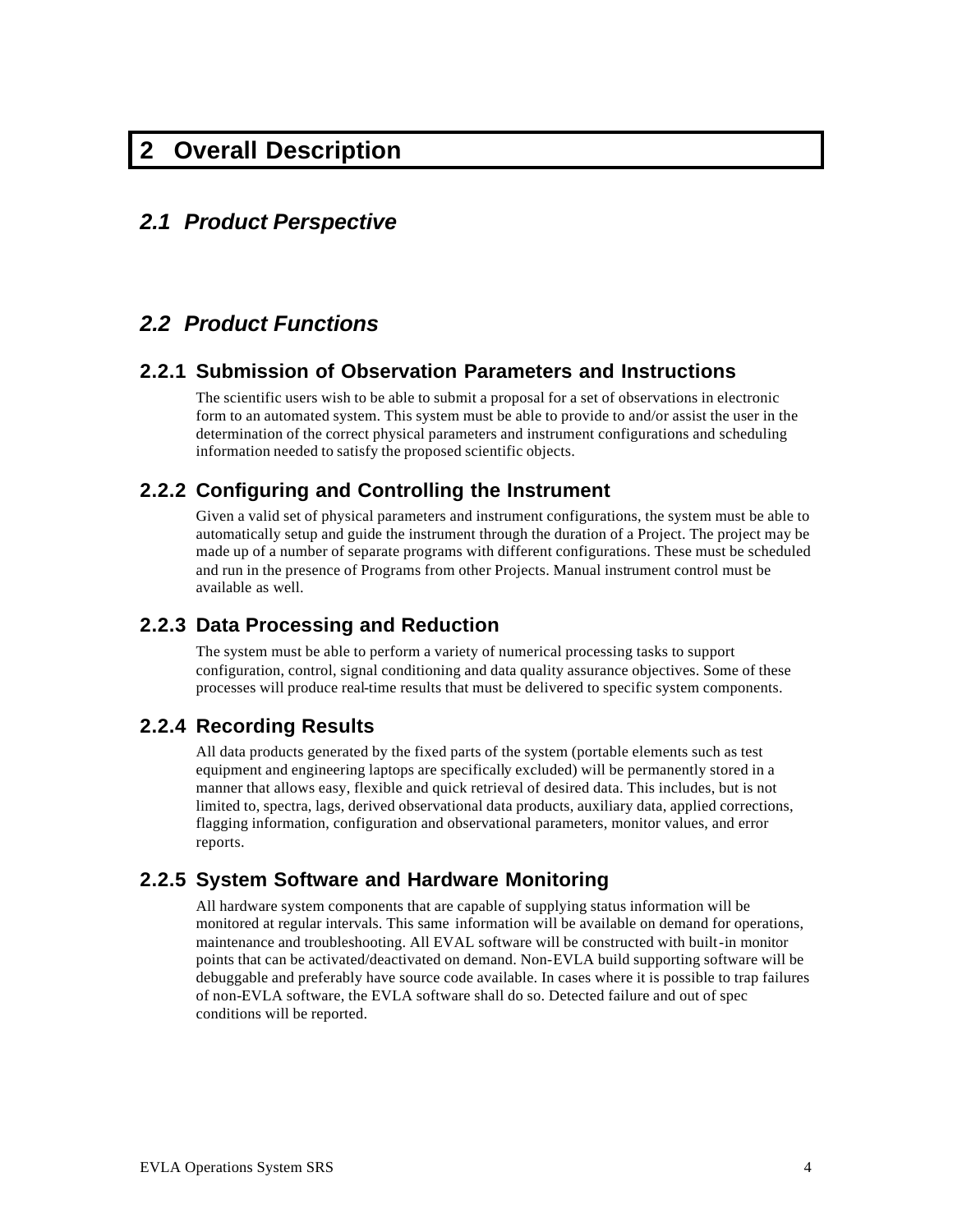### *2.3 User characteristics*

### **2.3.1 Array Operator**

### **2.3.2 Engineers and Technicians**

### **2.3.3 Astronomer/Scientist**

#### **2.3.4 Software Developer/Maintainer**

These individuals are responsible for developing the software and will interact with the system to ensure that it is functioning properly. They will need access to error and status data on an interactive basis and need to conduct debugging as well as recompilation and linking. The software developer requires remote access to the system so that troubleshooting can be accomplished away from the EVLA and during non-working hours.

### **2.3.5 Web User**

A few authorized individuals may be allowed access to parts of the system that are usually considered restricted.

## *2.4 Constraints*

- **2.4.1 Criticality of the Application**
- **2.4.2 Computer Hardware Limitations**
- **2.4.3 Computer Software Limitations**
- **2.4.4 Communications Limitations**
- **2.4.5 Processing Limitations**
- **2.4.6 Reliability**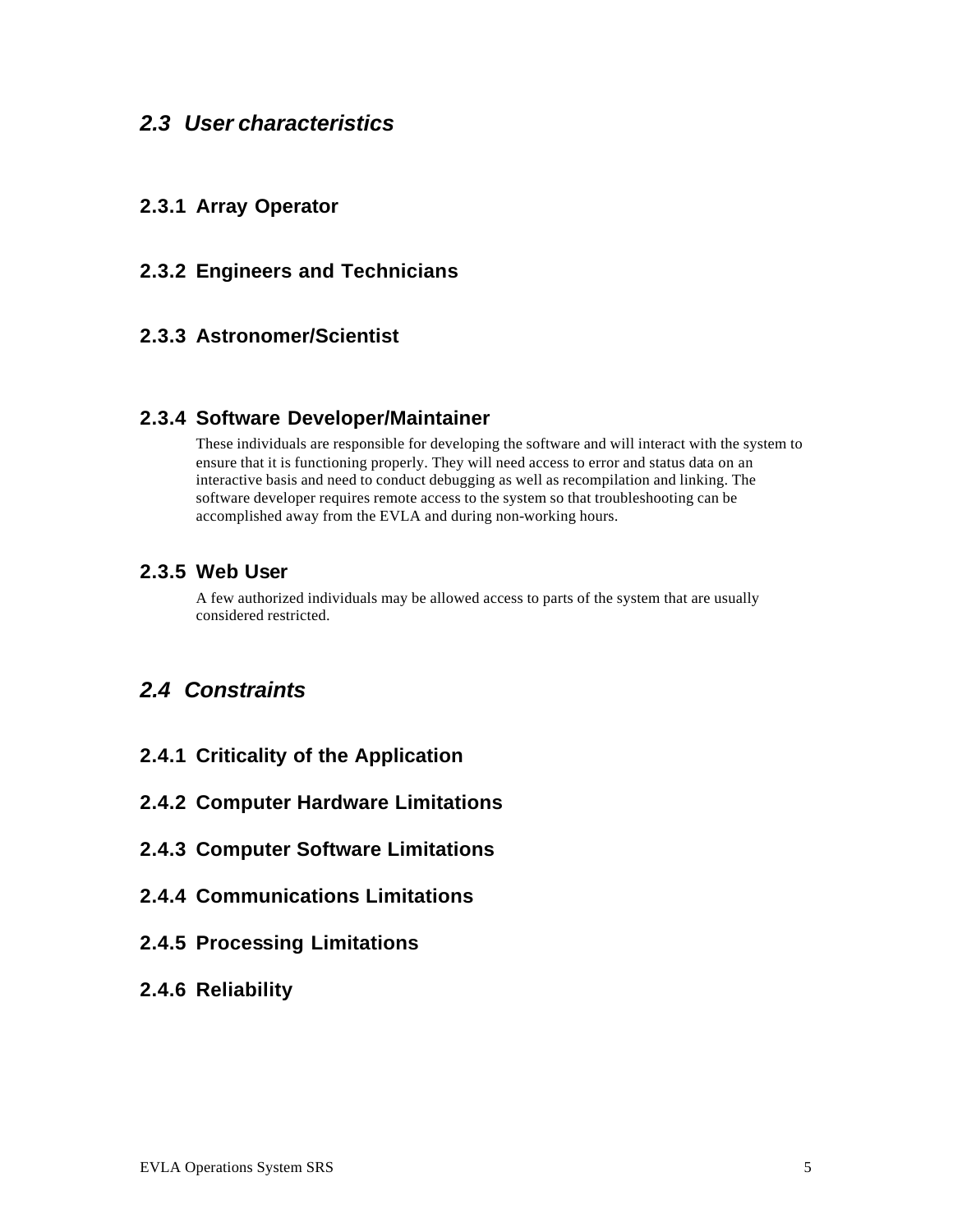## *2.5 Assumptions*

# **3 Specific Requirements**

## *3.1 External Interface Requirements (Including Requirements imposed on External Systems)*

### **3.1.1 Scientific Users**

.

| Req. ID | <b>Description</b> |
|---------|--------------------|
| 3.1.1.1 |                    |
| 3.1.1.2 |                    |
| 3.1.1.3 |                    |
| 3.1.1.4 |                    |
| 3.1.1.5 |                    |

## **3.1.2 Operational Users**

| Req. ID | <b>Description</b> |
|---------|--------------------|
| 3.1.2.1 |                    |
| 3.1.2.2 |                    |
| 3.1.2.3 |                    |
| 3.1.2.4 |                    |
| 3.1.2.5 |                    |

### **3.1.3 Maintenance Users**

| Req. ID | <b>Description</b> |
|---------|--------------------|
| 3.1.2.1 |                    |
| 3.1.2.2 |                    |
| 3.1.2.3 |                    |
| 3.1.2.4 |                    |
| 3.1.2.5 |                    |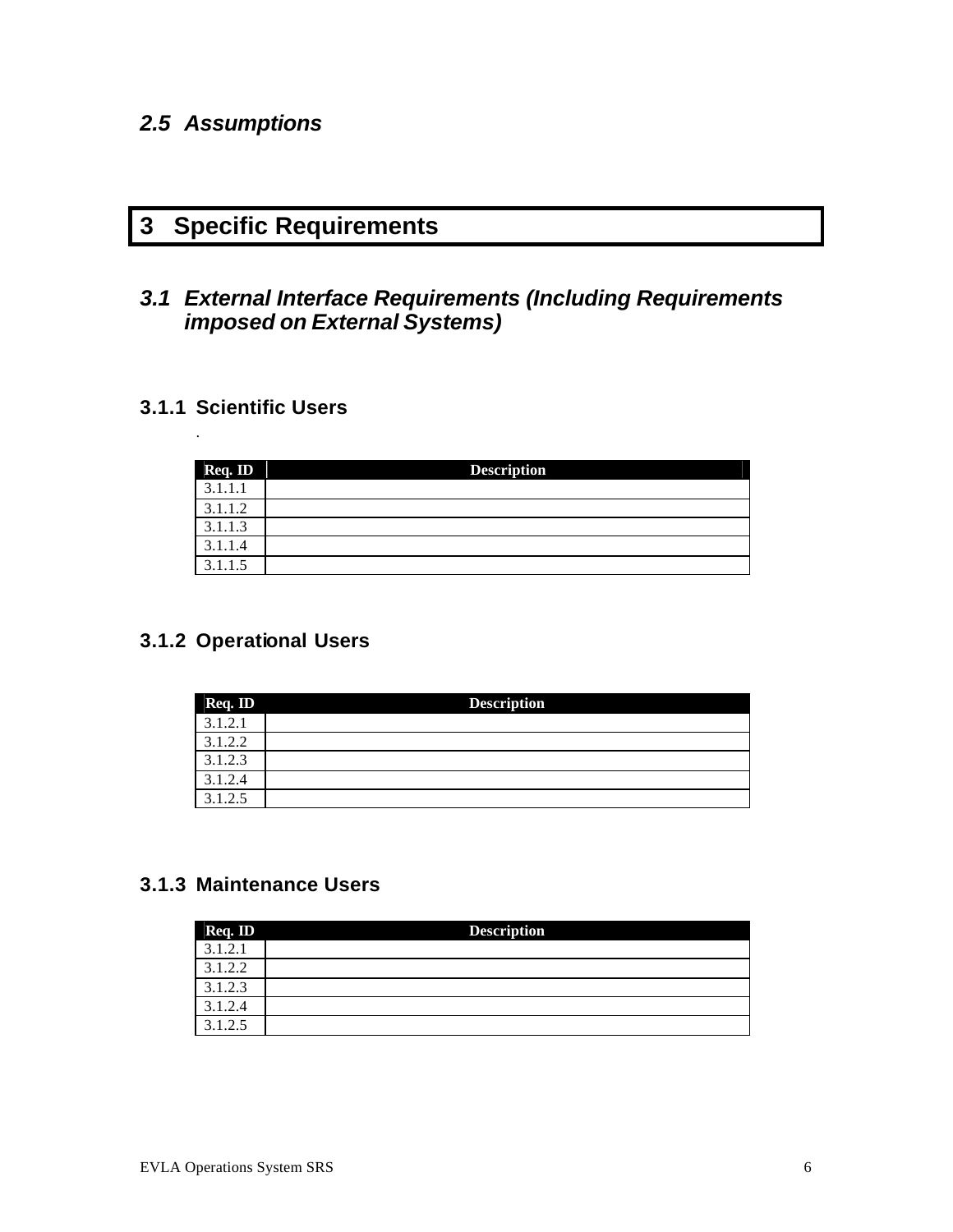### **3.1.4 Development Users**

| Req. ID | <b>Description</b> |
|---------|--------------------|
| 3.1.3.1 |                    |
| 3.1.3.2 |                    |
| 3.1.3.3 |                    |
| 3.1.3.4 |                    |
| 3.1.3.5 |                    |

## *3.2 Functional Requirements*

(Note: Supporting requirements documents are referenced in parentheses after each listed functional requirement. The document number from section 1.4 above is followed by the relevant document section or subsections.)

## **3.2.1 Proposal Preparation and Submission**

| Req. ID  | <b>Description</b>                                                       |  |
|----------|--------------------------------------------------------------------------|--|
| 3.2.1.1  | Electronic submission via GUI (4; 1-R2)                                  |  |
| 3.2.1.2  | Storage in digital form $(4; 1-R2)$                                      |  |
| 3.2.1.3  | Designation of Proposal type and confidentiality level (4; 1-R4, 1-R6.5, |  |
|          | $1-R6.6$                                                                 |  |
| 3.2.1.4  | Audit trail $(4; 1-R3)$                                                  |  |
| 3.2.1.5  | Editable $(4; 1-R3.2)$                                                   |  |
| 3.2.1.6  | Automatic checking/verification/evaluation (4; 1-R12, 1-R13)             |  |
| 3.2.1.7  | Transportable (for collaboration and review) (4; 1-R3.1)                 |  |
| 3.2.1.8  | Printable $(4; 1-R16)$                                                   |  |
| 3.2.1.9  | Access to astronomical community data (4; 1-R6.2.2)                      |  |
| 3.2.1.10 | Access to source lists $(4; 1-R7)$                                       |  |
| 3.2.1.11 | Generation of observational parameters (4; 1-R11)                        |  |
| 3.2.1.12 | Generation of instrument control parameters (4; 1-R15)                   |  |
| 3.2.1.13 | Automated assistance with default settings (4; 1-R11.3)                  |  |
| 3.2.1.14 | Automated referee selection and review process (4: 1-R17)                |  |
| 3.2.1.15 | Specification of allowable observing conditions (4; 1-R9)                |  |

## **3.2.2 Instrument Configuration and Control**

| Req. ID | <b>Description</b>                                                                                             |  |
|---------|----------------------------------------------------------------------------------------------------------------|--|
| 3.2.2.1 | Manual interface via GUI $(4; 2.1-R4.1)$ $(5; 2-R6)$                                                           |  |
| 3.2.2.2 | Initialize (including optional default state) all instrument parameters and<br>hardware settings $(4; 2.1-R9)$ |  |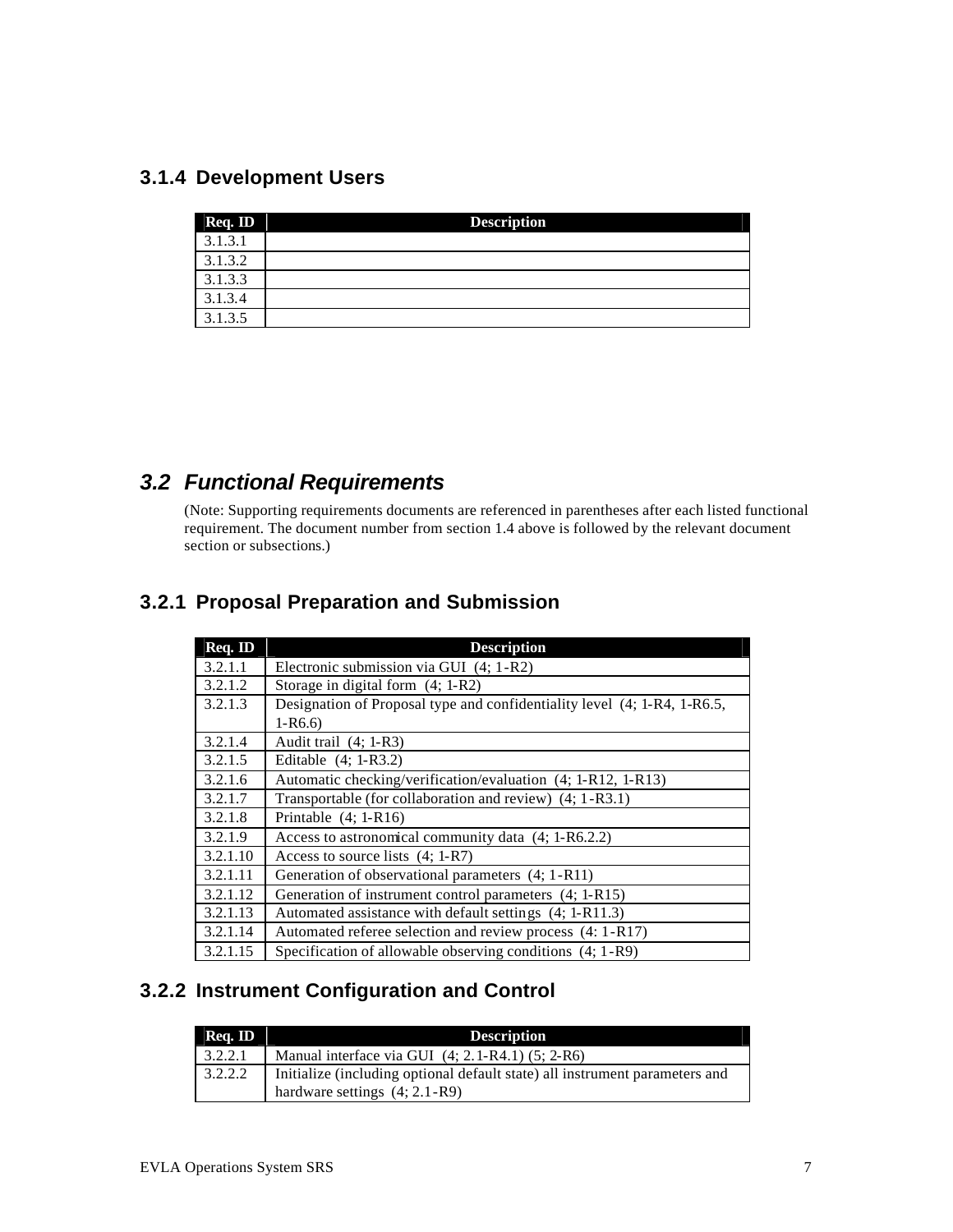| 3.2.2.3  | Request and initialize data processing and reduction functions (4, 2.1 -          |
|----------|-----------------------------------------------------------------------------------|
|          | R11)                                                                              |
| 3.2.2.4  | Automatic calibrator selection (4; 2.1-R10)                                       |
| 3.2.2.5  | Manual calibrator selection (4; 2.1-R7.3)                                         |
| 3.2.2.6  | All settings accessible to authorized users $(4; 2.1)$ $(7; 6-R2)$                |
| 3.2.2.7  | All settings manually over-rideable (7; 6-R7)                                     |
| 3.2.2.8  | Automatic checking, verification and evaluation (4; 2.1-R8.5, 3.1-R10,            |
|          | 3.2.2.8                                                                           |
| 3.2.2.9  | Automated dynamic scheduling $(4; 2.2-R1)$ $(4; 3.2)$                             |
| 3.2.2.10 | Manual insertion into the schedule queue $(7, 6)$                                 |
| 3.2.2.11 | Manual interrupt (4; 3.1-R6)                                                      |
| 3.2.2.12 | Interactive control of the instrument $(3, 3.1.3)$ $(4, 3.1-R3.1, R3.3)$ $(5, 2-$ |
|          | $R2)$ (7; 3.4.4-R2)                                                               |
| 3.2.2.13 | Remote Access to displays (5; 2-R5)                                               |
| 3.2.2.14 | Internal communications with operations (4; 3.1-R15)                              |
| 3.2.2.15 | Multiple sub-array support $(3, 3.2.6)$ $(4, 3.1-R4)$                             |
| 3.2.2.16 | Observer notification of Project status (4; 3.1-R5)                               |
| 3.2.2.17 | Offline simulation using pre-recorded inputs (4; 3.1-R8)                          |
| 3.2.2.18 | Capable of handling existing VLA antennas (3; 3.1.1)                              |
| 3.2.2.19 | Capable of handling VLBA antenna recordings (3; page 5)                           |
| 3.2.2.20 | Audit Trail (4; 2.1-R6) (5; 2-R9)                                                 |
| 3.2.2.21 | Access to backup safety path (7; 3.4.4-R4)                                        |
| 3.2.2.22 | Manage observing schedules manually $(7, 6)$                                      |

# **3.2.3 Data Processing and Reduction**

| Req. ID  | <b>Description</b>                                                         |
|----------|----------------------------------------------------------------------------|
| 3.2.3.1  | Auto-phasing determination with feedback to configuration and control      |
|          | $(3; 3.2.9)$ $(4; 5.1 - R2)$                                               |
| 3.2.3.2  | Antenna-based complex gain functions (3; 3.2.10) (4; 5.1-R3)               |
| 3.2.3.3  | Phase stability $(4; 5.1-R4)$                                              |
| 3.2.3.4  | Bad data recognition and auto-flagging (3: 3.2.10) (4; 5.1-R5)             |
| 3.2.3.5  | Antenna location determination (4; 5.1-R7.1)                               |
| 3.2.3.6  | Global pointing model (4; 5.1-R7.2)                                        |
| 3.2.3.7  | Pointing offset determination $(3, 3.2.9)$ $(4, 5.1 - R7.3)$               |
| 3.2.3.8  | Complex bandpass (4; 5.1-R7.4)                                             |
| 3.2.3.9  | Focus (3; 3.2.9) (4; 5.1-R7.5)                                             |
| 3.2.3.10 | Delays (4; 5.1-R7.6)                                                       |
| 3.2.3.11 | Polarization calibration terms (4: 5.1-R7.7)                               |
| 3.2.3.12 | Flux density scale determination $(4: 5.1 - R7.8)$                         |
| 3.2.3.13 | TIP analysis (3; 3.2.9) (4; 5.1-R7.9)                                      |
| 3.2.3.14 | Antenna aperture efficiency (4; 5.1-R7.10)                                 |
| 3.2.3.15 | Fourier Transform (8; 3.2.2.14)                                            |
| 3.2.3.16 | Integration (3; 3.2.8) (8; 3.2.2.16)                                       |
| 3.2.3.17 | Quantization Corrections (8; 3.2.2.10)                                     |
| 3.2.3.18 | Amplitude and Phase Corrections (3:3.2.8) (8; 3.2.2.13, 3.2.2.15)          |
| 3.2.3.19 | Images and spectra in near real-time $(4: 5.2-R4, 5.5-R3)$ $(7: 3.4.2-R1)$ |
| 3.2.3.20 | Atmospheric modeling (4; 5.4)                                              |
| 3.2.3.21 | User controlled results display (4; 5.5-R2.9)                              |
| 3.2.2.22 | Remote access to displays (4; 5.5-R6)                                      |
| 3.2.2.23 | Automatic or Manually constructed processing sequences (4; 5.2-R2, 5.3)    |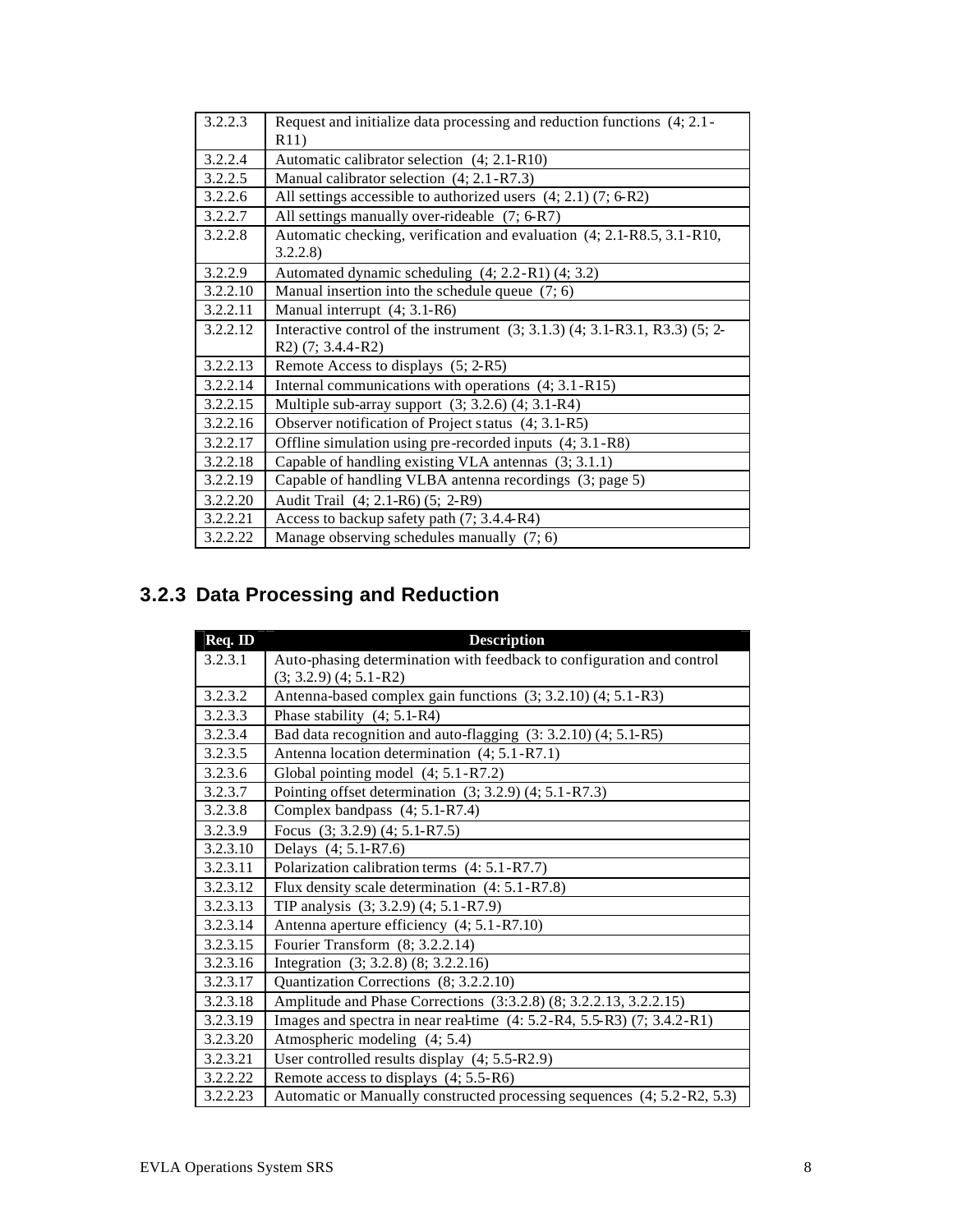| 3.2.3.24 | Integrated manual feedback to instrument configuration and control (4;<br>$5.2-R14, 5.5-R5$ |
|----------|---------------------------------------------------------------------------------------------|
| 3.2.3.25 | Engineering analysis functions $(5; 1.3, 1.4)$                                              |
| 3.2.3.26 | Source calibration (search and evaluation) $(4; 2.1-R10)$                                   |
| 3.2.3.27 | Fault tolerance (8; 3.3.1.2, 3.4.1)                                                         |
| 3.2.3.28 | Audit trail                                                                                 |
| 3.2.3.29 | RFI Excision (3; 3.2.12)                                                                    |
| 3.2.3.30 | <b>VLBA</b> Compatible                                                                      |

# **3.2.4 Results Recording**

| Req. ID  | <b>Description</b>                                                          |
|----------|-----------------------------------------------------------------------------|
| 3.2.4.1  | Store all astronomical data obtained with the EVLA, VLBA, and NMA           |
|          | $(4; 4.1-R1.1)$                                                             |
| 3.2.4.2  | Store all instrument configuration parameters (5; 1.1.1-R2, 1.2.1.3)        |
| 3.2.4.3  | Store all observation parameters (4; 4.1-R1)                                |
| 3.2.4.4  | Store all environmental data (4; 4.1-R1.2) (5; 1.2.1-R1.1) (7; 3.4.1)       |
| 3.2.4.5  | Store all monitor and control data (4; 4.1-R1.3) (5; 1.2.1-R1.2) (7;3.3-R1) |
| 3.2.4.6  | Store all project data $(4; 4.1 - R1.4)$                                    |
| 3.2.4.7  | Store all derived data products $(4; 4.1 - R1.5 & 4.5 - R1)$ $(6; 3.2)$     |
| 3.2.4.8  | Store all maintenance data $(4; 4.6-R5)$ $(7; 4.6)$                         |
| 3.2.4.9  | Store all system descriptive parameters $(7, 5)$                            |
| 3.2.4.10 | Retrievable (4; 4.8) (4; 1.2.1-R3) (6; 3.1-R1.1) (7; 4.6)                   |
| 3.2.4.11 | Searchable (4; 4.7) (5; 1.2.1-R3) 6; 3.1-R1.1 & 3.6-R1) (7: 4.6)            |
| 3.2.4.12 | Loss protected $(4; 4.1-R3)$ $(6; 3.6-R3)$                                  |
| 3.2.4.13 | Compatible with Virtual Observatory (4; 4.9)                                |
| 3.2.4.14 | Proprietary data protections (4; 4.10)                                      |
| 3.2.4.15 | Report generation $(7, 4.7)$                                                |
| 3.2.4.16 | Store data and measurements in real time $(3, 3.2.10)$                      |
| 3.2.4.17 | Scheduled storing of data $(7, 4.4)$                                        |
| 3.2.4.17 | Compatible with post processing system $(6;1.1-R2)$                         |

# **3.2.5 System Monitoring**

| Req. ID | <b>Description</b>                                                              |
|---------|---------------------------------------------------------------------------------|
| 3.2.5.1 | Determine the state of all systems components $(5; 2-R2)$ $(7; 3.3-R2, 3.3-P2)$ |
|         | R3)                                                                             |
| 3.2.5.2 | Control the function of all components of the system $(5; 2-R8)$ $(7; 3.4.3-$   |
|         | R1)                                                                             |
| 3.2.5.3 | Permit manual access and operation of the system via a GUI (5; 1.1)             |
| 3.2.5.4 | Manage system access and privileges $(5; 2-R7)$ $(7; 1.3)$                      |
| 3.2.5.5 | Perform tests on all components of the system $(7, 3.3)$                        |
| 3.2.5.6 | Manage system descriptive parameters $(7, 5)$                                   |
| 3.2.5.7 | Report system status on a regular basis (5; 1.2.1.1)                            |
| 3.2.5.8 | Issue warning and error messages upon occurrence $(5; 1.2.1-R6.1)$ $(7; 3.2)$   |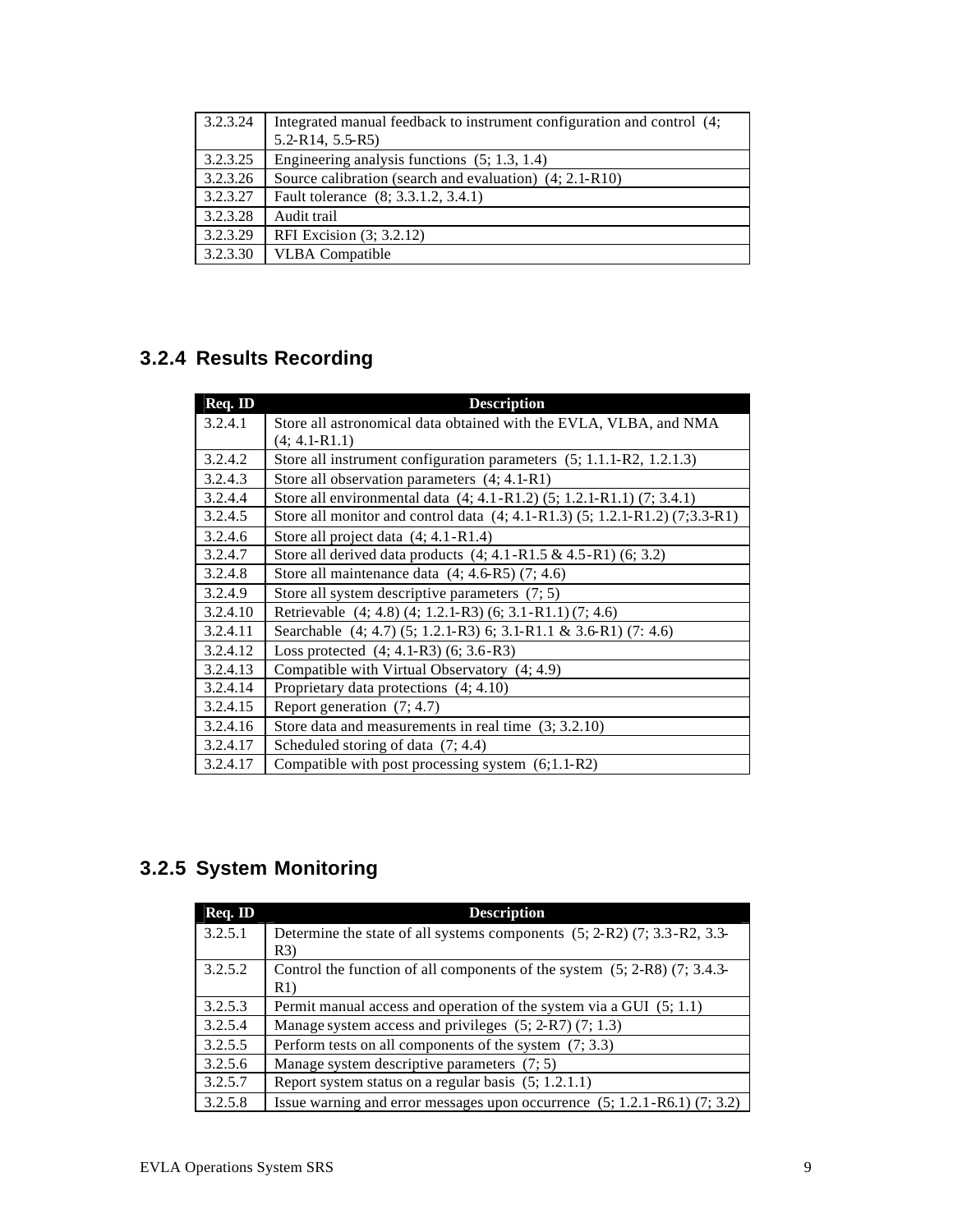| 3.2.5.9  | User controlled display and plotting $(5; 1.4)$ $(7; 3.5)$                   |  |
|----------|------------------------------------------------------------------------------|--|
| 3.2.5.10 | Notes and reminder facility $(7, 4.3)$                                       |  |
| 3.2.5.11 | User determined storage of test output $(5; 1.1.1-R6)$                       |  |
| 3.2.5.12 | Retrieval of monitor data in near real time (5; 1.1)                         |  |
| 3.2.5.13 | User selection of monitor points $(5; 2-R3)$                                 |  |
| 3.2.5.14 | User selection of monitor point output rate/interval $(5; 1.1.1.1, 1.2.1.1)$ |  |
| 3.2.5.15 | User direction of monitor output to external systems $(5; 2-R9)$             |  |

# *3.3 Performance Requirements*

## **3.3.1 General**

| Req. ID | <b>Description</b>               |  |
|---------|----------------------------------|--|
| 3.3.1.1 | $\Box$ Data Integrity $\Box$ .   |  |
|         | $\vert$ 3.3.1.2 Error Handling – |  |

## **3.3.2 Hardware**

| Req. ID | <b>Description</b> |
|---------|--------------------|
| 3.3.2.1 | $Input -$          |
| 3.3.2.2 | Output $-$         |
| 3.3.2.3 | $CPU-$             |
| 3.3.2.4 | $Memory -$         |
| 3.3.2.5 | $Storage -$        |

## **3.3.3 Software**

| Req. ID | <b>Description</b>                                                                                                                                                                                                                                                                                                                                             |
|---------|----------------------------------------------------------------------------------------------------------------------------------------------------------------------------------------------------------------------------------------------------------------------------------------------------------------------------------------------------------------|
| 3.3.3.1 | Applications $-\frac{all}{math}$ math/science application software shall take optimal<br>advantage of all language, compiler, and system computational features<br>and resources to reduce run times to the minimum practical level. They<br>shall be coded in such a manner as to minimize the possibility of floating<br>point exceptions during processing. |
| 3.3.3.2 | Management - all management software functions shall take optimal<br>advantage of all language, compiler and system features and resources to<br>reduce overheads to the minimum practical level.                                                                                                                                                              |
| 3.3.3.2 | $IO – all input and output, and storage and retrieval operations shall take$<br>optimal advantage of all system resources to reduce overhead and latency<br>to the minimal practical level.                                                                                                                                                                    |
| 3.3.3.4 | $Processing -$                                                                                                                                                                                                                                                                                                                                                 |
| 3.3.3.5 | General - Operating system, message passing and other middle-ware, and<br>$programming \ language(s) \ used \ shall \ follow \ industry \ standards \ and \ be$<br>commonly available and widely used. Availability of source code for the<br>OS will be very important.                                                                                       |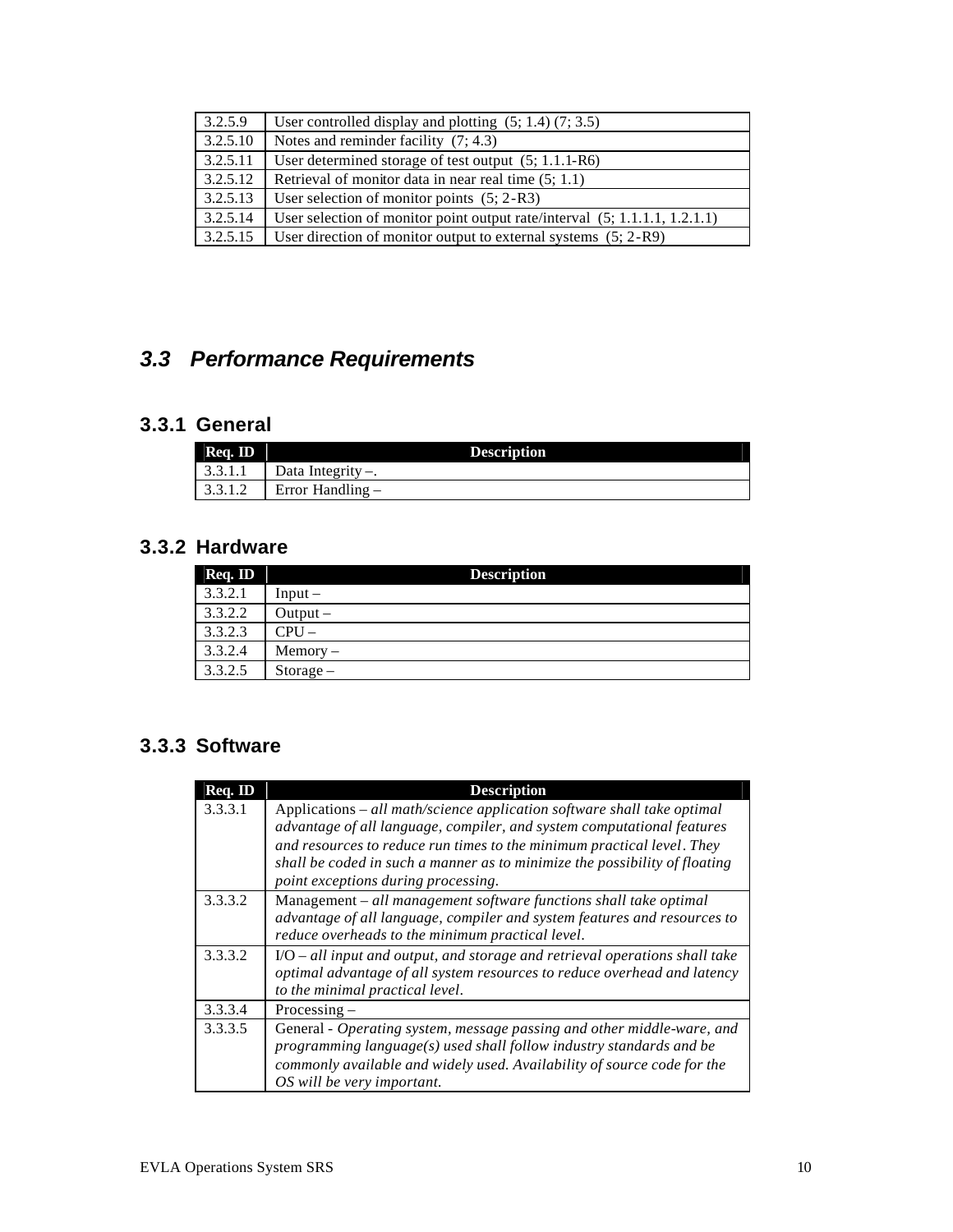# *3.4 Reliability/Availability*

| Req. ID | <b>Description</b>                                                            |
|---------|-------------------------------------------------------------------------------|
| 3.4.1   | Auto-correction – the System shall be self-monitoring. It will be capable     |
|         | of detecting, reporting on and automatically taking action to remedy or       |
|         | lessen the impact of, at a minimum, the following types of abnormal           |
|         | conditions: processor hardware failure, operating system hangs or crashes,    |
|         | computational performance below minimum specifications, computational         |
|         | error rates above maximum specification, internal communications              |
|         | failures, and external communications disruptions.                            |
| 3.4.2   | Software $-$ the software part of the system shall be able to perform without |
|         | total system restart due to internal failure between system maintenance       |
|         | windows.                                                                      |
| 3.4.3   | Hardware $-$ the hardware part of the system shall be able to perform         |
|         | indefinitely without complete loss of service, except in the event of total   |
|         | failure of primary and backup power.                                          |
| 3.4.4   | Network $-$ .                                                                 |

# *3.5 Serviceability*

| Req. ID | <b>Description</b>                                                                                                           |
|---------|------------------------------------------------------------------------------------------------------------------------------|
| 3.5.1   | Hardware Accessibility – all system processing and interconnect                                                              |
|         | hardware shall be readily accessible for maintenance, repair, replacement                                                    |
|         | and/or reconfiguration.                                                                                                      |
| 3.5.2   | Software Accessibility – all systems and application source code shall be<br>available to or on the systems that execute it. |
| 3.5.3   | Debugging $-$ all software application modules shall be debuggable.                                                          |
| 3.5.4   | Processes                                                                                                                    |

# *3.6 Maintainability*

| Req. ID | <b>Description</b>                                                                                                                                                          |
|---------|-----------------------------------------------------------------------------------------------------------------------------------------------------------------------------|
| 3.6.1   | Software tools – software tools and pre-built applications that do not have<br>source code available shall come with a complete diagnostic package and<br>customer support. |
| 3.6.2   | Operating Systems – operating system software shall either have source<br>code available or come with sufficient diagnostics and customer support.                          |

# *3.7 Scalability*

| Req. ID | <b>Description</b>                                                                                                                                                                                                                                              |
|---------|-----------------------------------------------------------------------------------------------------------------------------------------------------------------------------------------------------------------------------------------------------------------|
| 3.7.1   | Hardware $-I/O$ , communications, and processing hardware shall be<br>easily expandable, reconfigurable, augmentable and replaceable to meet<br>increasing data transfer and processing demands imposed by EVLA<br>science, and availability of new technology. |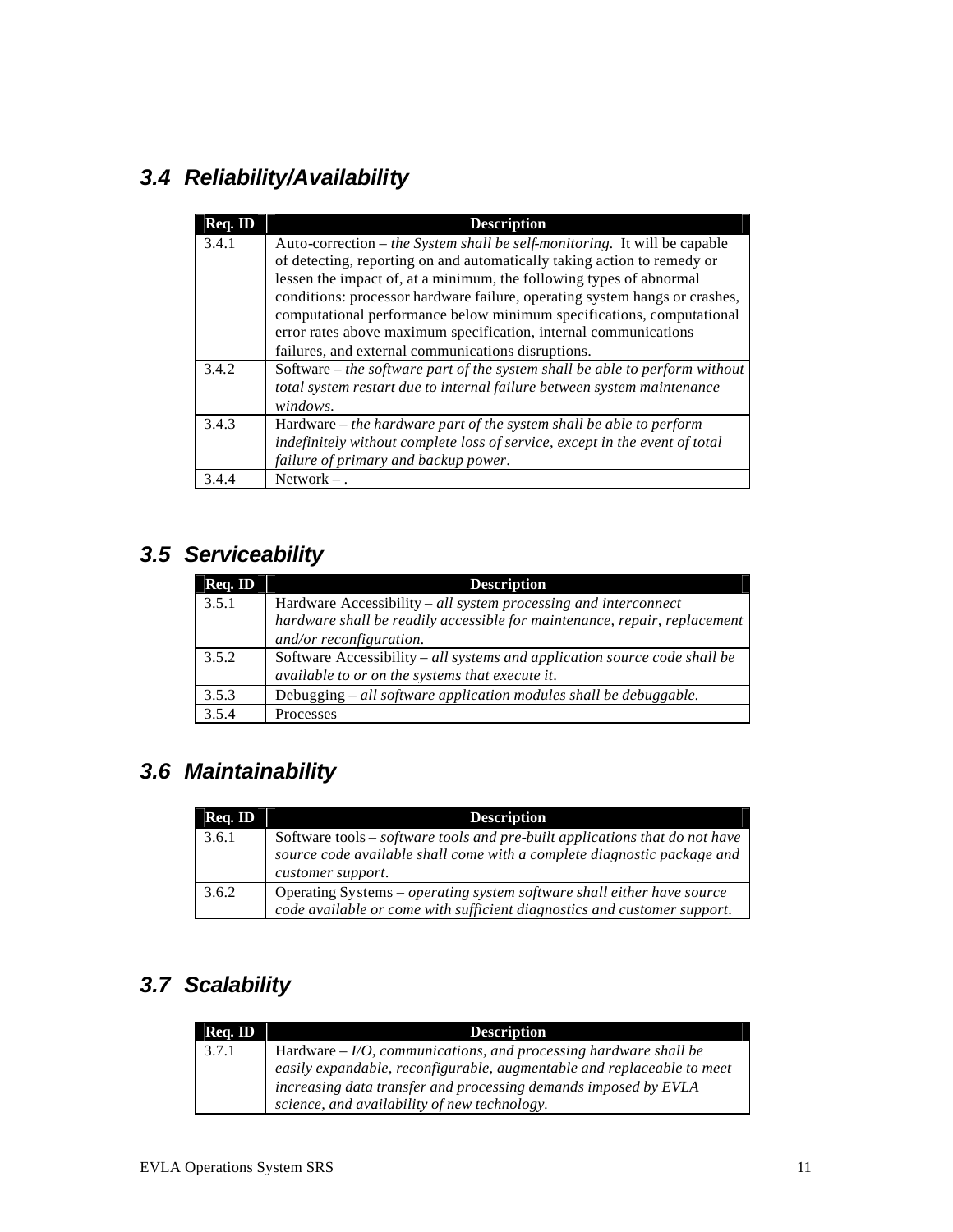| 3.7.2 | Transparency $-3.7.1$ , above, shall be accomplished in manner that is<br>transparent to processing, communications and I/O software functions |
|-------|------------------------------------------------------------------------------------------------------------------------------------------------|
|       | with the possible exception of recompilation of executables.                                                                                   |
| 3.7.3 | Seamlessness $-3.7.1$ , above, shall be accomplished in a manner that is                                                                       |
|       | seamless, in that it does not affect hardware modules or software                                                                              |
|       | functionality that it meets at interfaces.                                                                                                     |
| 3.7.4 | Performance $-$ the system shall be scaleable to an extent limited only by                                                                     |
|       | hardware technology and budget constraints                                                                                                     |

## *3.8 Security*

The System needs a robust security mechanism in place so that unauthorized users are not allowed access. Authorized users are expected to be restricted to software and hardware development, testing, maintenance and operations personnel.

All users of the System must be uniquely identified. This could be done via a username and associated password scheme that would authenticate and authorize the user access to the system and, if applicable, grant the user access to restricted or controlled parts of the system. If a user cannot be identified, they will not be given access. In order to monitor all past access to the system, all attempts to access the system should be logged.

Users' needs and expectations from the system will be different. Systems operations should be given unrestricted access to all aspects of the system and should have the authority to grant and revoke privileges on a per-user basis. Development, testing and maintenance personnel, on the other hand, require access to some parts of the system, but not all, indicating that an access level is needed that allows privileges to be granted on a per-user and what-do-you-need-to-do basis.

| Req. ID | <b>Description</b>                                                                                                                                                                                |  |
|---------|---------------------------------------------------------------------------------------------------------------------------------------------------------------------------------------------------|--|
| 3.8.1   | All users of the system shall login using some form of unique<br>identification. (e.g., username and password)                                                                                    |  |
| 3.8.2   | All login attempts shall be done in a secure manner. (e.g., encrypted<br>passwords)                                                                                                               |  |
| 3.8.3   | A system administrator shall have unrestricted access to all aspects of the<br>system.                                                                                                            |  |
| 3.8.4   | Each user shall have a set of system access properties that defines the<br>user's privileges within the system. (e.g., the subsystems a user may<br>control or system tools the user may access). |  |
| 3.8.5   | The administrator shall have the ability to create and add a new user to<br>the system.                                                                                                           |  |
| 3.8.6   | The administrator shall have the ability to remove a user from the system.                                                                                                                        |  |
| 3.8.7   | The administrator shall have the ability to edit a user's system access<br><i>properties.</i>                                                                                                     |  |
| 3.8.8   | The administrator shall have the ability to block all access to the system<br>for all users or selectively by user. (All blocked users with active sessions                                       |  |